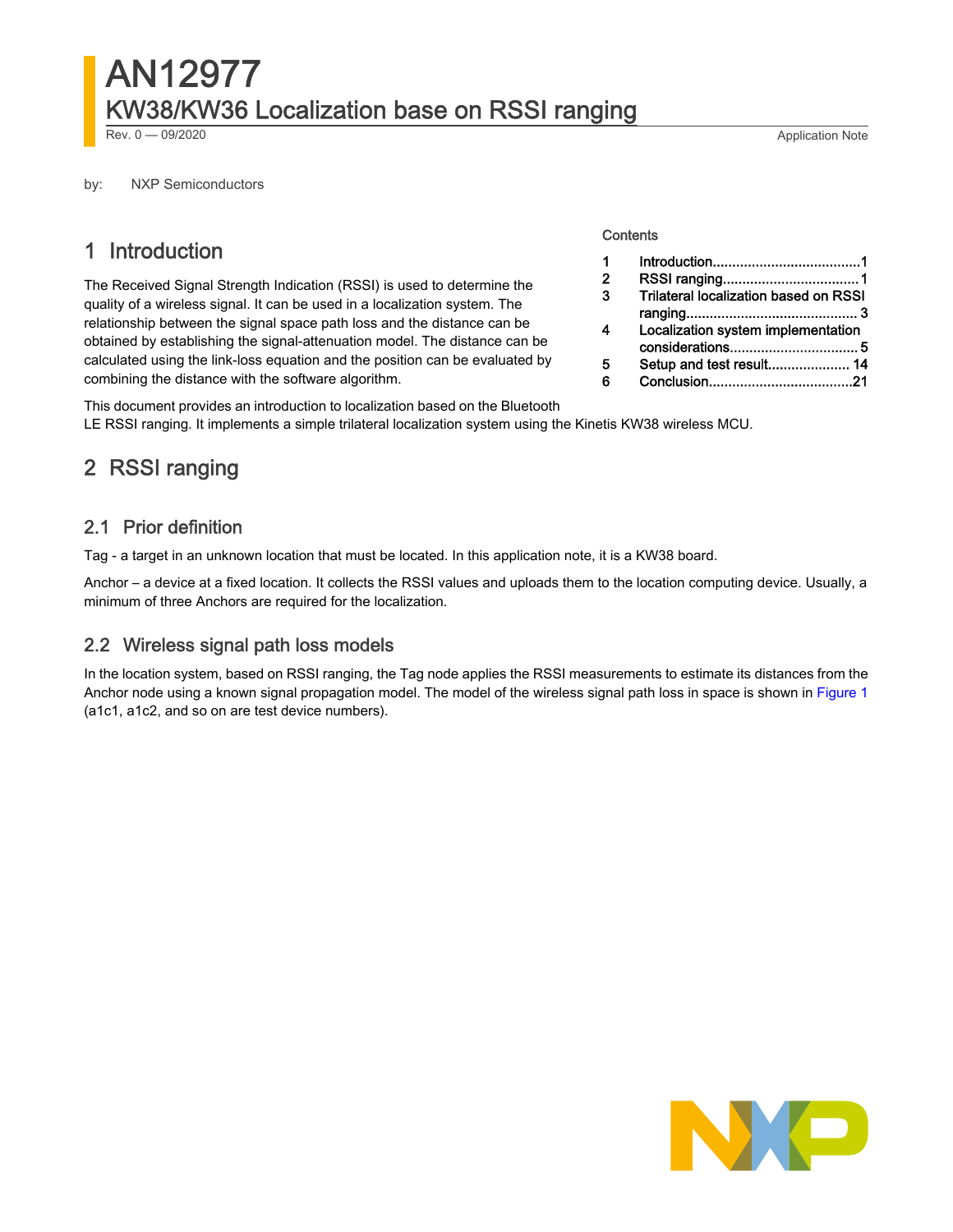<span id="page-1-0"></span>

The shadowing model is widely used to model the wireless signal propagation loss, which is expressed as follows:

$$
P_r(d) = P_r(d_0) - 10nlog_{10} \left(\frac{d}{d_0}\right) + \alpha_\sigma
$$

- $\cdot$  d and  $d_0$  denote the real distance and the reference distance.
- $P_1(d)$  and  $P_1(d_0)$  denote the RSSI (dBm) received at the real distance and the reference distance, respectively.
- $\cdot$  n is the path loss exponent.
- $a_{\delta}$  is random noise. A gaussian distributed random variable with zero mean and variance is always assumed. As shown in Figure 1, the greater the distance, the greater the fluctuation in the received RSSI value.

For most applications,  $d_0$  is 1 meter and  $P_r(d_0)$  is calculated by a free space path loss formula. Thus, the simplified shadowing model is used as follows:

$$
RSSI = A - 10 n \lg d,
$$

- $\cdot$  d is distance.
- $\cdot$  n is determined by the test environment and it is usually an empirical constant that is gathered through testing.
- RSSI is the received RSSI value at the distance d.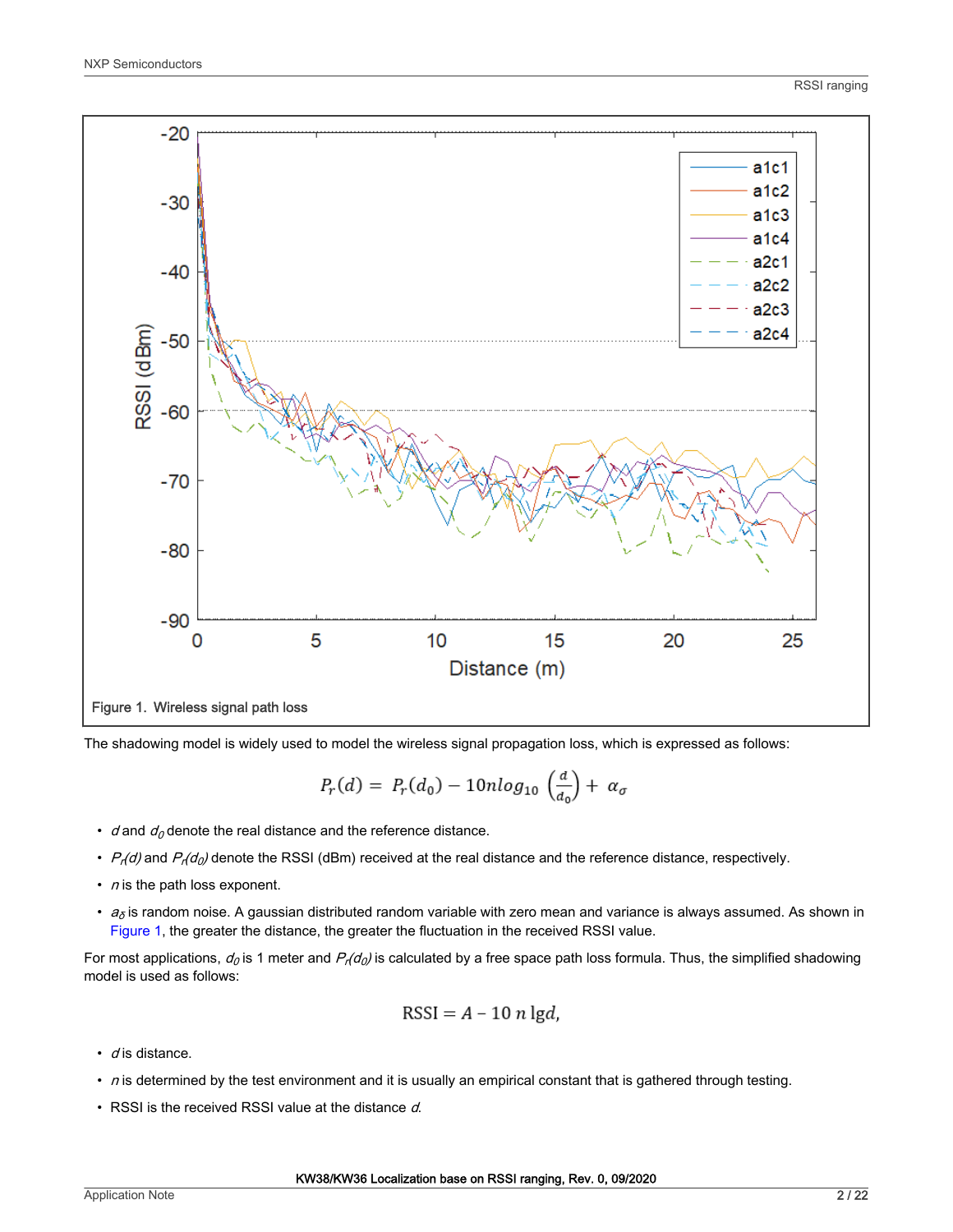<span id="page-2-0"></span>• A is the received RSSI of the receiver from a transmitter one meter away.

This formula is used to estimate distances based on RSSI.

# 2.3 Influence on RSSI receiving accuracy

#### 2.3.1 Environment

Because of the existence of Multipath, obstacles, electromagnetic interference, and other unstable factors in the environment, the RSSI value on the receiving nodes is sometimes unstable and it has a constructive and destructive superposition.

The filtering algorithms can be used to filter inaccurate RSSI values, as described in [Filtering in RSSI](#page-10-0).

# 2.3.2 Antenna

Different antennas have different radiation modes, polarization directions, and gain for signals. In the same conditions, the use of different antennas at the receiver and transmitter also affects the RSSI.

# 3 Trilateral localization based on RSSI ranging

# 3.1 Trilateral localization

At least three anchor nodes are enough to locate a Tag node. The trilateral localization is shown in Figure 2.



- $(x_0, y_0)$  is the Tag board coordinate to be determined.
- $(x_1, y_1)$ ,  $(x_2, y_2)$ ,  $(x_3, y_3)$  are three known Anchor board's coordinates.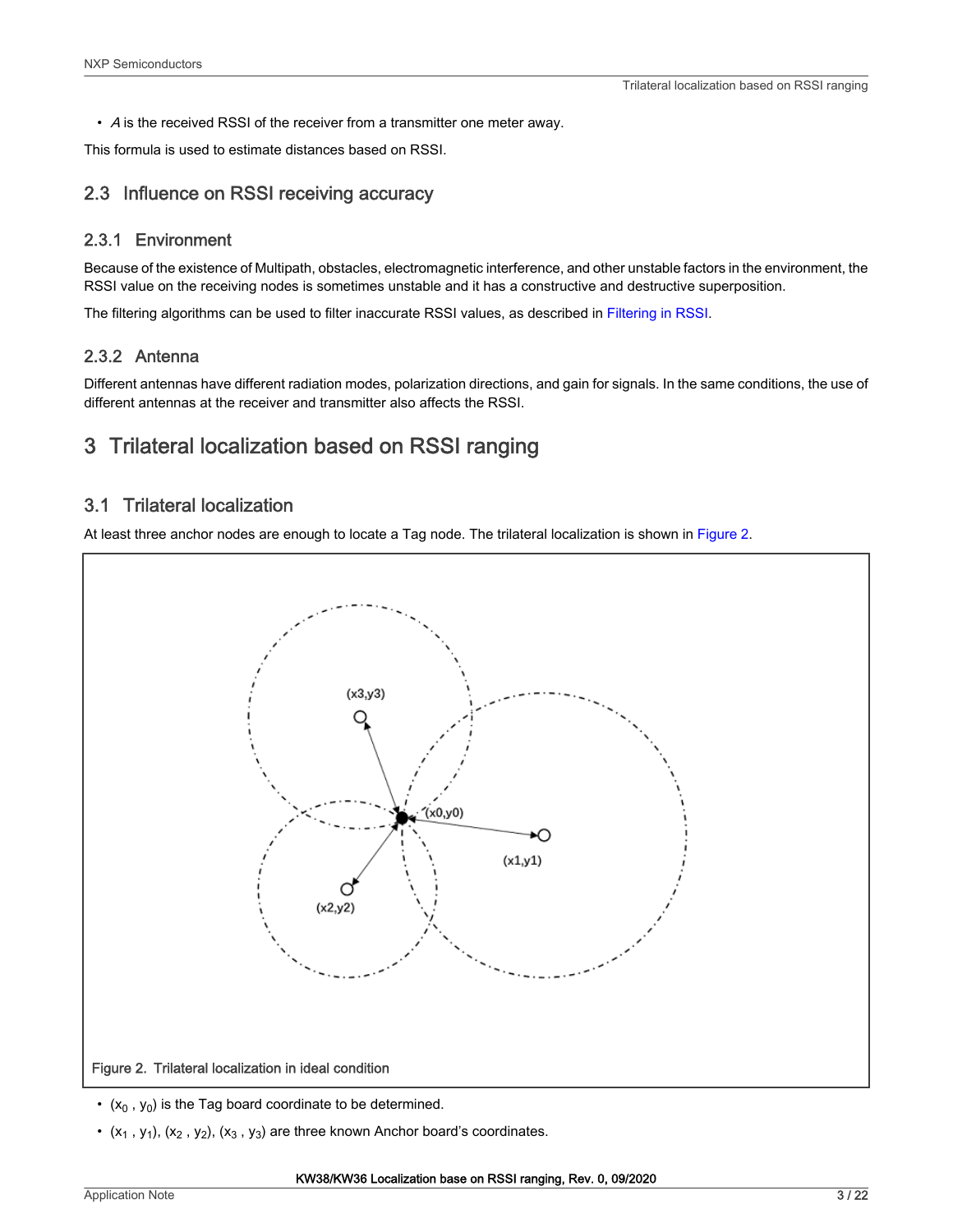• The radius of the three circles is the distance from the Tag to each Anchor. It can be calculated using [this formula.](#page-1-0) The coordinates of the Tag can be calculated by the following system of equations (D is the distance from the Tag board to the Anchor board).

$$
(x1 - x0)2 + (y1 - y0)2 = D12
$$
  

$$
(x2 - x0)2 + (y2 - y0)2 = D22
$$
  

$$
(x3 - x0)2 + (y3 - y0)2 = D32
$$

Due to measurement errors, the three circles rarely intersect at one point, as shown in [Figure 3.](#page-4-0) The least square method is considered the best way to get an optimal solution. The equation set is converted to a matrix form:

$$
B = \begin{pmatrix} x_1^2 + y_1^2 - x_n^2 - y_n^2 - d_1^2 + d_n^2 \\ x_2^2 + y_2^2 - x_n^2 - y_n^2 - d_2^2 + d_n^2 \\ \vdots \\ x_{n-1}^2 + y_{n-1}^2 - x_n^2 - y_n^2 - d_{n-1}^2 + d_n^2 \end{pmatrix};
$$
  

$$
X = \begin{pmatrix} x_0 \\ y_0 \end{pmatrix}; \quad A = \begin{pmatrix} 2(x_1 - x_n) & 2(y_1 - y_n) \\ 2(x_2 - x_n) & 2(y_2 - y_n) \\ \vdots \\ 2(x_{n-1} - x_n) & 2(y_{n-1} - y_n) \end{pmatrix}
$$

The Tag board coordinates are calculated using the least square method equation:

$$
X = A^T B / (A^T A)
$$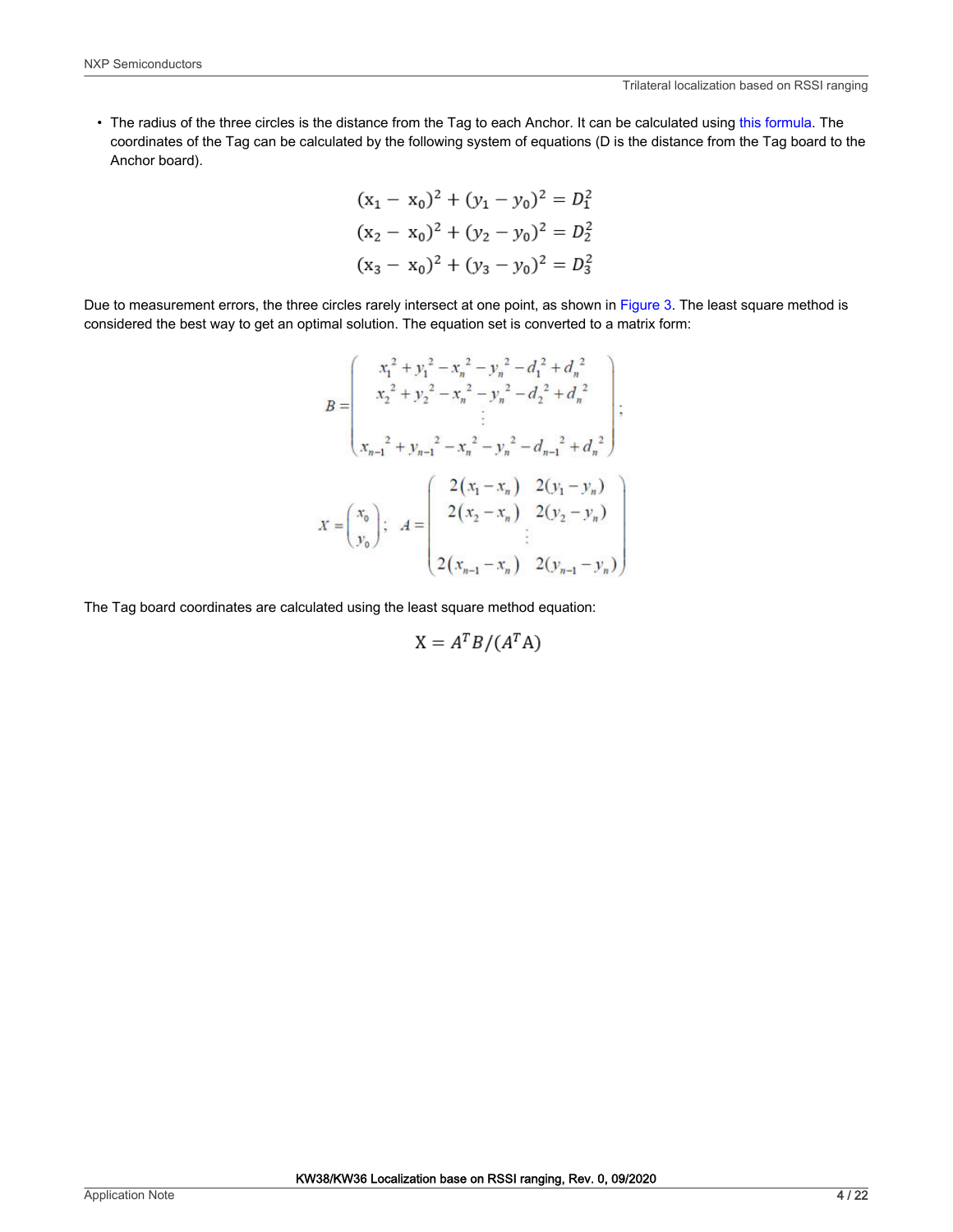<span id="page-4-0"></span>

# 4 Localization system implementation considerations

# 4.1 Localization scheme and hardware requirements

There are two localization schemes, as described in the following sections.

# 4.1.1 Localization scheme - advertising

The localization scheme is shown in [Figure 4](#page-5-0). For the RSSI acquirement, see [Acquiring RSSI from advertising.](#page-7-0)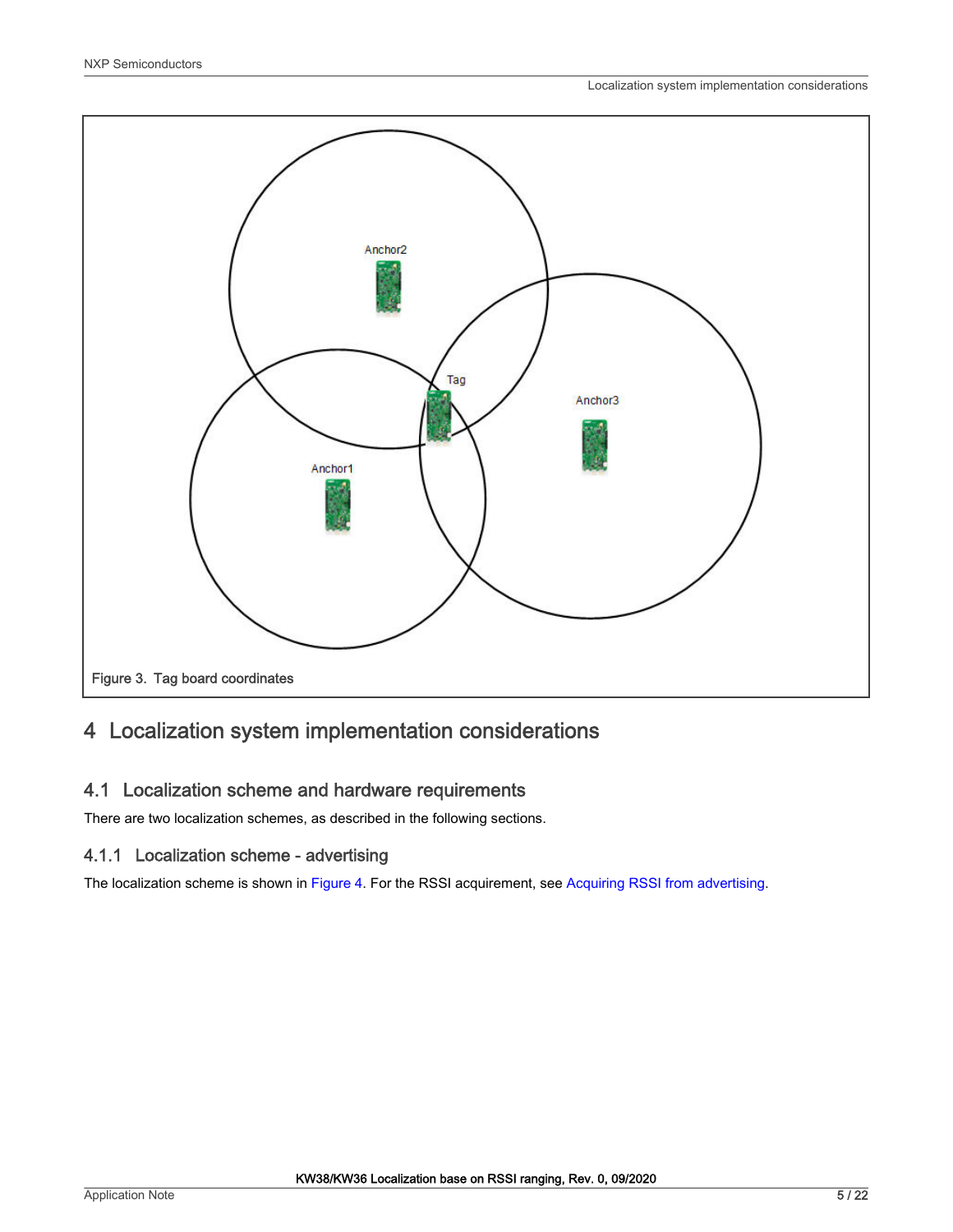<span id="page-5-0"></span>

The hardware prerequisites are as follows:

- Three FRDM-KW38 boards as the Anchor boards to scan
- One FRDM-KW38 board as the Tag board to advertise
- Four Micro-USB cables
- Four Monopole antennas
- One personal computer with the GUI tool installed

# 4.1.2 Localization scheme – connection

The localization scheme is shown in [Figure 5](#page-6-0). For the RSSI acquirement, see [Acquiring RSSI from connection.](#page-7-0)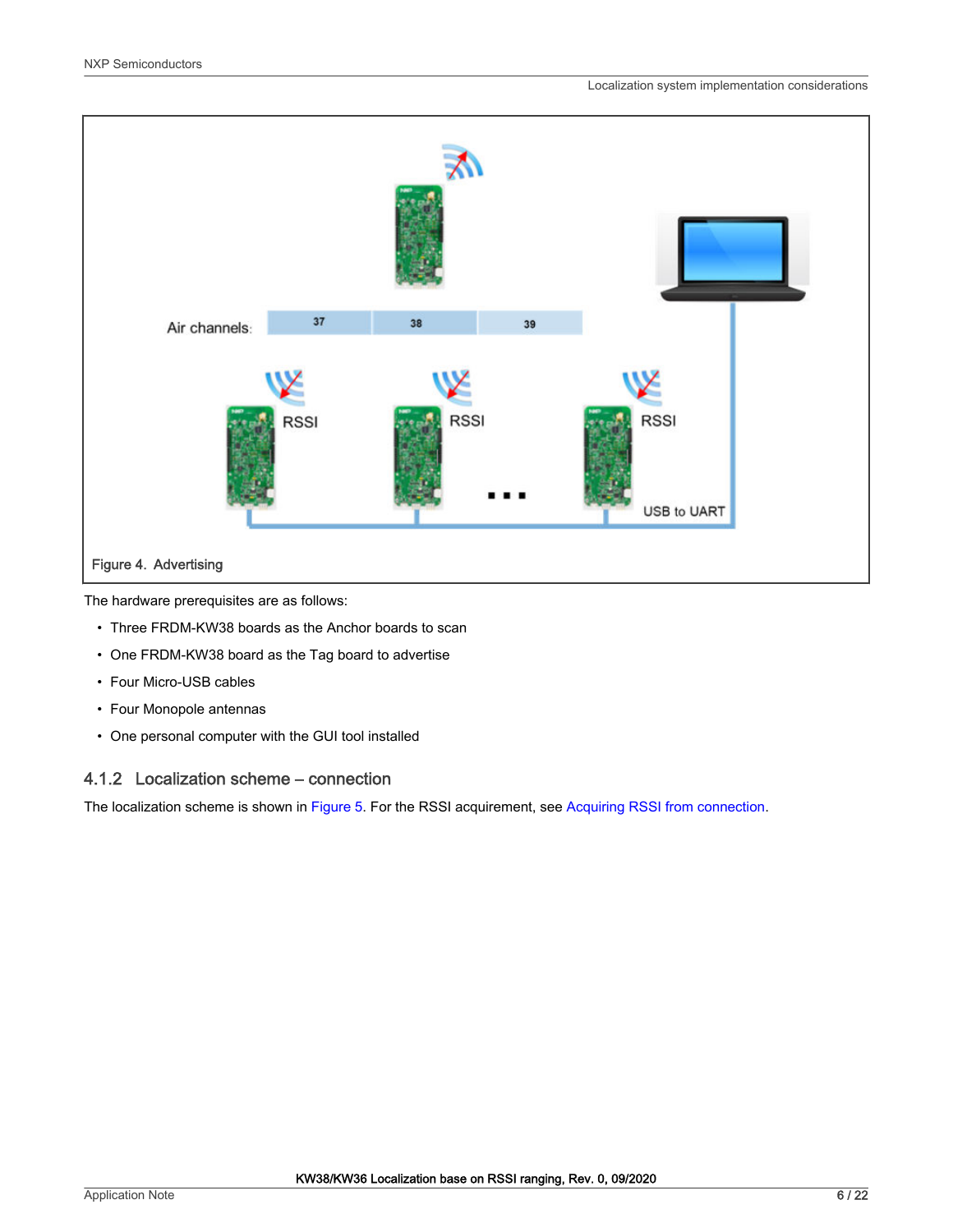<span id="page-6-0"></span>

- Three FRDM-KW38 boards as the Anchor boards to wait for the connection
- One FRDM-KW38 board as the Tag board to connect with the Anchors
- Four Micro USB cables
- Four Monopole antennas
- One personal computer with the GUI tool installed

# 4.2 Embedded software consideration

# 4.2.1 Bluetooth LE project

The KW38 SDK provides the Wireless UART project, which implements the RSSI notification by the Bluetooth LE controller. The KW38 Bluetooth LE controller supports the RSSI notification associated with the channel number in the scanning event and the RSSI reporting in the data packet in the connection event.

The project path is SDK\boards\frdmkw38\wireless\_examples\bluetooth\ w\_uart

You only have to enable the gUseControllerNotifications\_c macro. The gControllerNotificationEvent\_c events are reported at BleApp\_GenericCallback(). Select which type of radio packets should be notified to the RSSI application (when received) by the Gap\_ControllerEnhancedNotification() API function.

#### NOTE

For more information about the Wireless UART, see the Bluetooth Low Energy Demo Applications User Guide(document [BLEDAUG\)](https://www.nxp.com/doc/BLEDAUG)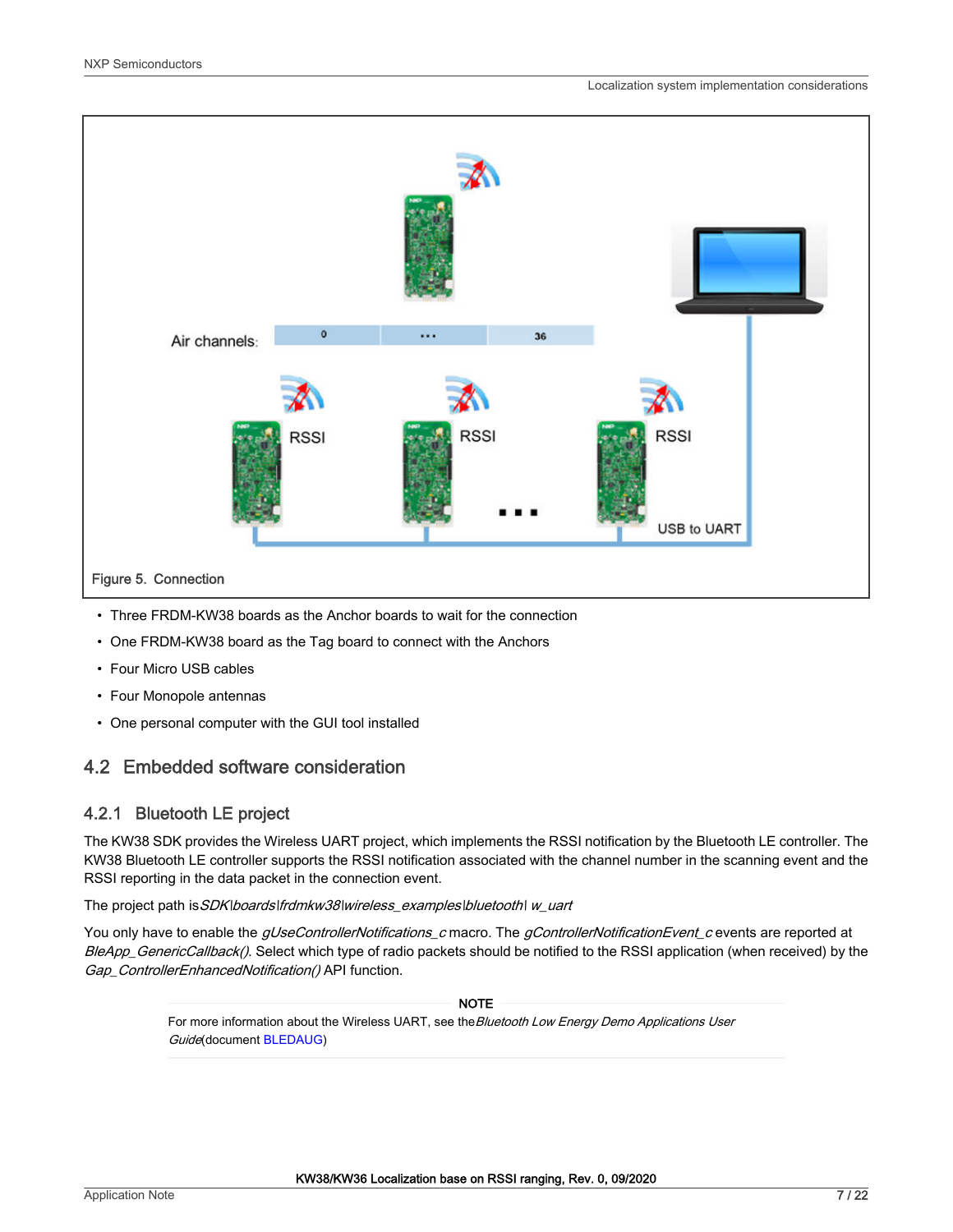# <span id="page-7-0"></span>4.2.2 Acquiring RSSI from advertising

Both Anchor and Tag boards are programmed with Wireless UART. The difference is that the Anchor boards are used as the central device to scan advertising and the Tag board is used as the peripheral which sends advertising.

#### 4.2.2.1 Configure notification type

On the central side, configure only the send notification of the Scanning ADV PKT Rx by the Gap\_ControllerEnhancedNotification() API function.

#### 4.2.2.2 Continuous scan and address filtering

By default, the Wireless UART behaves as a central device. It searches for other Wireless UART devices to connect. Before finding a device, it scans all advertisements and notifies the application about the RSSI value.

To continuously scan the expected device's advertising, do not connect the expected device, add the device address to the whitelist, and scan with the whitelist.



In addition, the scanning is stopped after 10 seconds by a scan timer. To scan continously, disable the timer Scanning TimerCallback() function.

# 4.2.3 Acquiring RSSI from connection

Both Anchor and Tag boards are programmed with Wireless UART. The difference is that Anchor boards are used as the peripheral device to start advertising and wait for the central device connection and the Tag boards are used as the central device to connect all peripheral devices.

#### 4.2.3.1 Establishing multiple connections quickly

To quickly establish a connection between the central device and multiple peripherals, add all target peripherals' public addresses to the whitelist on the central device side before starting the connection. Then the central device connects the peripherals in the whitelist, as shown in the figures below.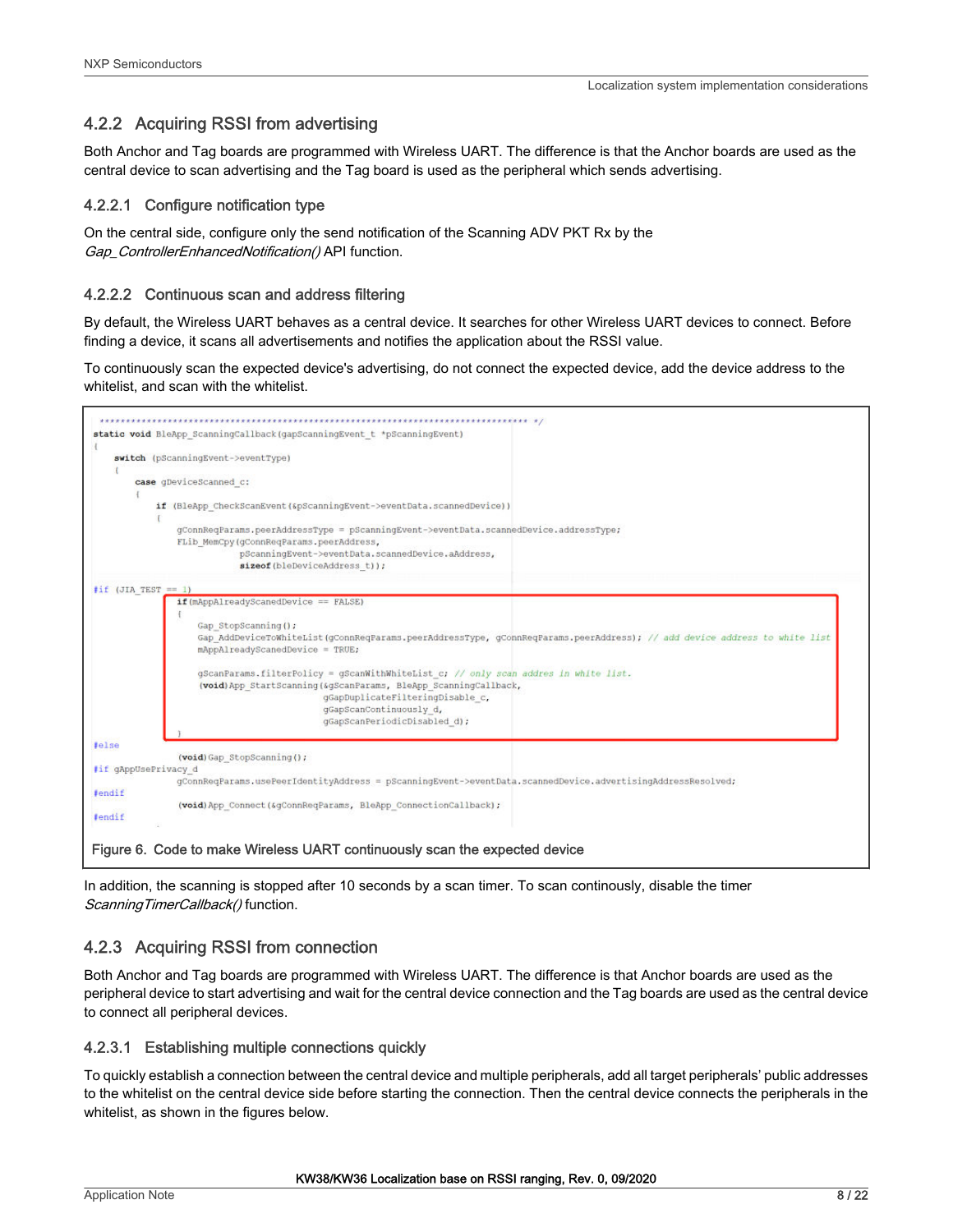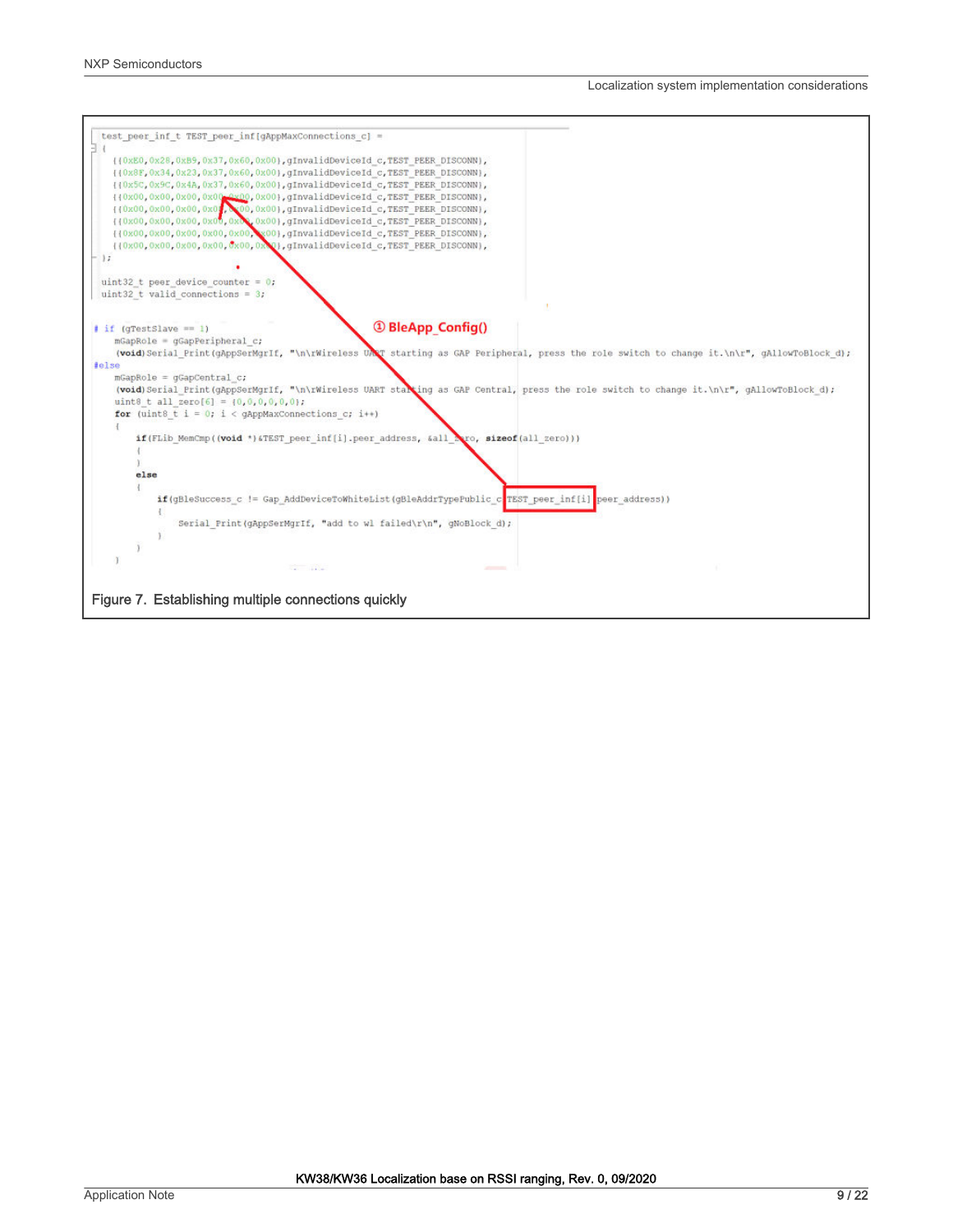

#### 4.2.3.2 Peripherals delay start advertising

In the process of establishing multiple connections, if multiple peripherals start advertising at the same time, it may sometimes cause the central device to not establish connection with all devices, but to establish connection with some of them. The safe way to solve this problem is to delay the start of the advertising by the peripherals in the sequence. This delay time is set to 100 ms in the GUI tool.

# 4.2.3.3 Configure notifications type

On the peripheral side, when connected with the central device, configure only the send notification of the Connection Rx PDU and Connection event.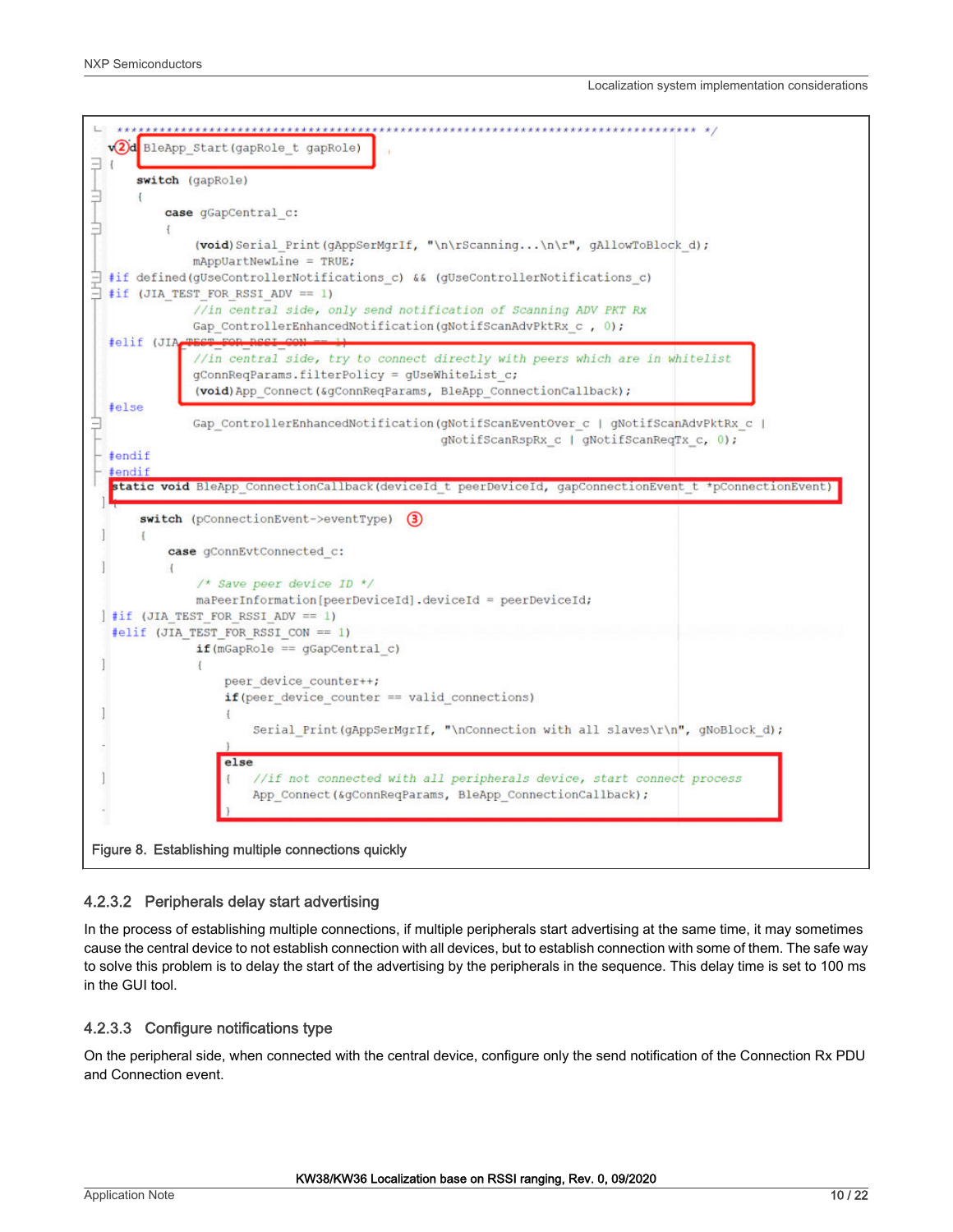# <span id="page-10-0"></span>4.2.3.4 Connection parameter

If the connection link is lost, the device continues to send the RSSI value of the last received connection event until the supervision timeout disconnects. Therefore, the supervision timeout value should be within a reasonable range to reduce false values caused by a link loss.

# 4.2.4 Filtering in RSSI

In practice, because the RSSI is sensitive to the environment, multiple measured RSSI values must be filtered and optimized to get the optimized RSSI value, and then calculate the location. The filtering algorithm can be implemented on KW38 MCUs. Figure 9 shows the compares commonly used by RSSI filtering algorithms.



In the test shown in Figure 9, the Tag and Anchor devices are placed in a fixed position. The Anchor device collects and filters the RSSI. The first row is the RSSI measurement and the other rows are the optimized RSSI values of the filtered output. In Figure 9, the filter collects 30 samples for filtering once.

There are four types of filtering: mean filtering, median filtering, Gaussian filtering, and Gaussian filtering combined with median filtering.

Mean filtering: The mean value of multiple RSSI values is calculated as the test result. When the RSSI value fluctuates greatly, the reliability of results is decreased.

Median filtering: It arranges the multiple RSSI according to the values. The RSSI value in the middle is taken as the filtering output. It can effectively overcome the wave interference caused by accidental factors, but the filtering is not ideal in the case of a strong pulse interference and small samples.

Gaussian filtering: The RSSI value in the high-probability region is selected as the effective value through the Gaussian model and then its mean value is calculated. It can effectively reduce the influence of small probability and big interference on the overall measurement data.

Gaussian combined with median filtering: Combines the means of Gaussian filtering and median filtering.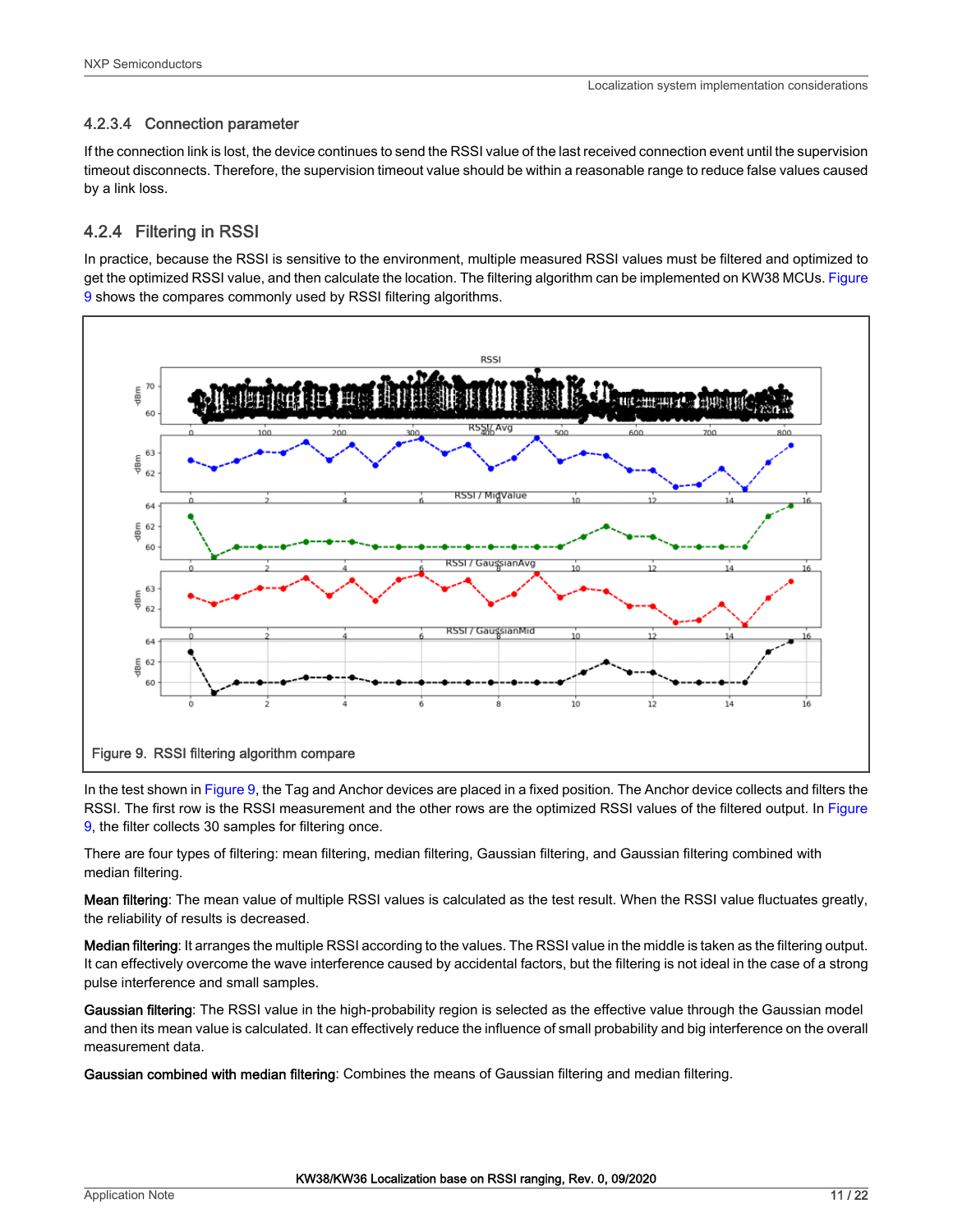In the case of more inaccurate RSSI values, a relatively stable RSSI value can be obtained using mean filtering combined with Gaussian filtering (the last row). All the measurements in the rest of the application note are based on the Gaussian and median filtering.

The RSSI value filtering can be implemented on the Anchor side to reduce the amount of calculation on the PC side.

#### 4.2.5 Communicate with PC

The communication format is as follows:

Because the GUI only has to collect the RSSI received by the Anchor board, it transmits the RSSI from the KW38 MCU to the PC as a string, as shown in Figure 10.



For example, if the RSSI value that the KW38 MCU has to transmit is -40 dbm, then it will print the string "/ rRSSI: -40./n" from the UART port.

The Anchor scan is as follows:

The GUI software can send a "start" string to each Anchor COM port when starting the test. A "stop" string is sent when the GUI stops the test. This simplifies the control method for the test. The corresponding code on the Anchor side is shown in Figure 11.

> This is not necessary, it just simplifies the control method of the test so that you do not have to press the button to start or stop the scan on the Anchor side. **NOTE**

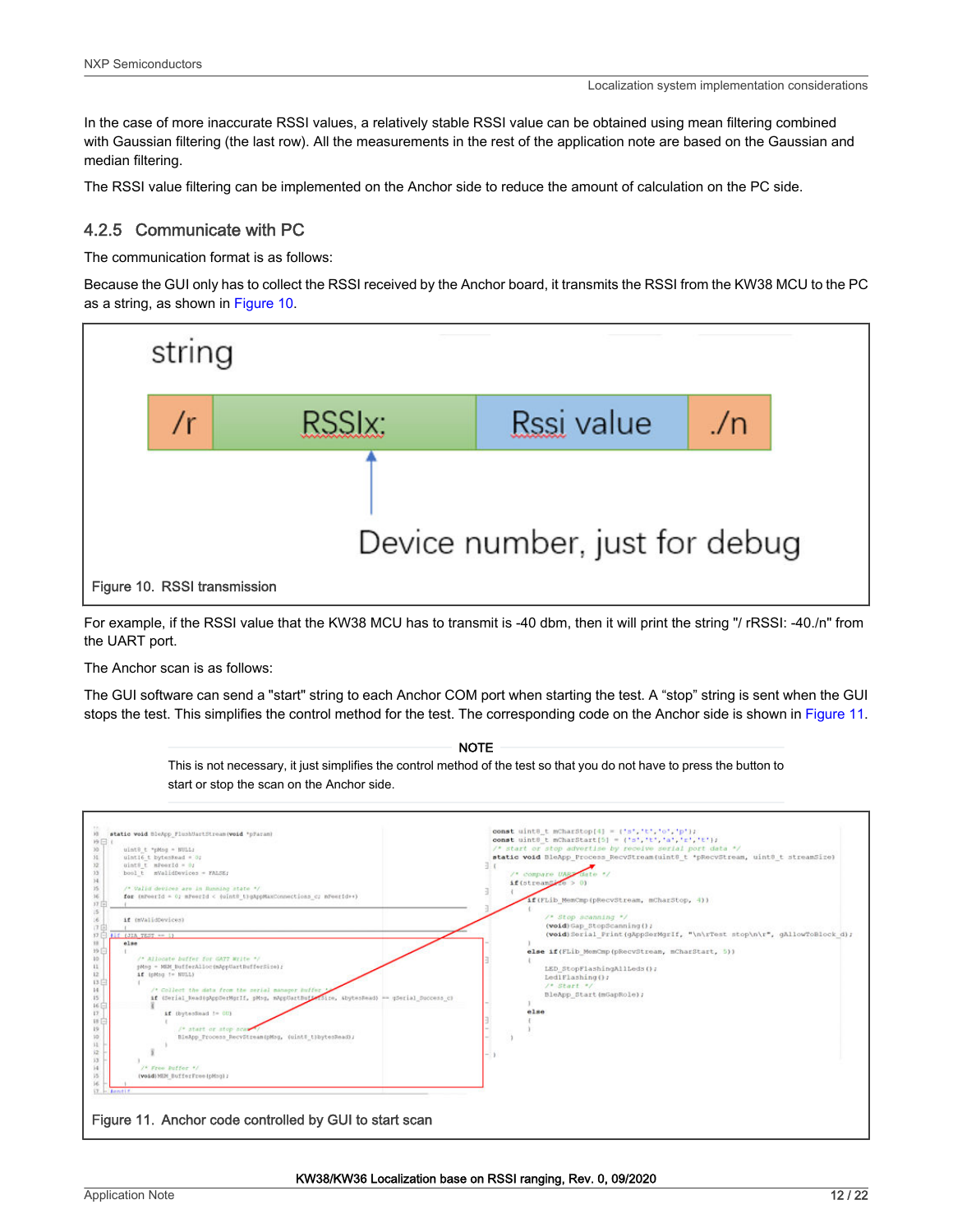# 4.3 GUI software consideration

The GUI software on the PC is implemented by Python. It interacts with the FRDM-KW38 board via UART, collects the RSSI data from the Anchor devices, calculates the location, and displays the tag position on the UI.

# 4.3.1 GUI prerequisite

The GUI source code is provided in the AN source code tool packet, but no executable file is provided. To run the source code, install Python 3.x and the Python module required in the source code.

The package of modules required for the GUI tool is as follows:

- PyQt5
- numpy
- matplotlib
- pyserial
- serial

# 4.3.2 Launch GUI

After the package of modules required for the GUI tool is installed, the GUI tools can be easily launched as follows:

- 1. Launch the Command Prompt application on the PC.
- 2. Switch to the source code storage path using the following command: cd /path of source code.
- 3. Launch the GUI by typing the following: mainwindow.py

| NOP RSSI localization                  |          |              |  | $\sim$ | $\Box$<br>× |
|----------------------------------------|----------|--------------|--|--------|-------------|
| Radio attenuation factor 3.25          |          |              |  |        |             |
| ANCHOR1                                |          |              |  |        |             |
| COM port<br>$COMB = \vee$              |          |              |  |        |             |
| RSSI at 1m 0.0                         |          | localization |  |        |             |
|                                        |          |              |  |        |             |
| coordinate<br>x1<br>Y1                 | 1.04     |              |  |        |             |
| ANCHOR2                                |          |              |  |        |             |
| COM port<br>$COMB$ $\sim$              |          |              |  |        |             |
| RSSI at 1m 0.0                         |          |              |  |        |             |
| coordinate                             | 1.02     |              |  |        |             |
| x2 <br>Y2                              |          |              |  |        |             |
| ANCHOR3                                |          |              |  |        |             |
| COM port<br>$COM3 - <$                 |          |              |  |        |             |
| RSSI at 1m p.p                         | 1.00     | ٠            |  |        |             |
| coordinate<br>x3<br>Y3                 |          |              |  |        |             |
|                                        |          |              |  |        |             |
| ANCHOR6<br>COM port<br>$CDM3 - \times$ |          |              |  |        |             |
|                                        | 0.98     |              |  |        |             |
| RSSI et 1m 0.0                         |          |              |  |        |             |
| coordinate<br>X4<br>Y4                 |          |              |  |        |             |
|                                        |          |              |  |        |             |
| Start<br><b>Ext</b>                    | $0.96 -$ |              |  |        |             |
|                                        |          |              |  |        |             |
|                                        |          |              |  |        |             |
|                                        |          |              |  |        |             |
|                                        |          |              |  |        |             |
|                                        |          |              |  |        |             |
|                                        |          |              |  |        |             |
| Figure 12. GUI prerequisite            |          |              |  |        |             |
|                                        |          |              |  |        |             |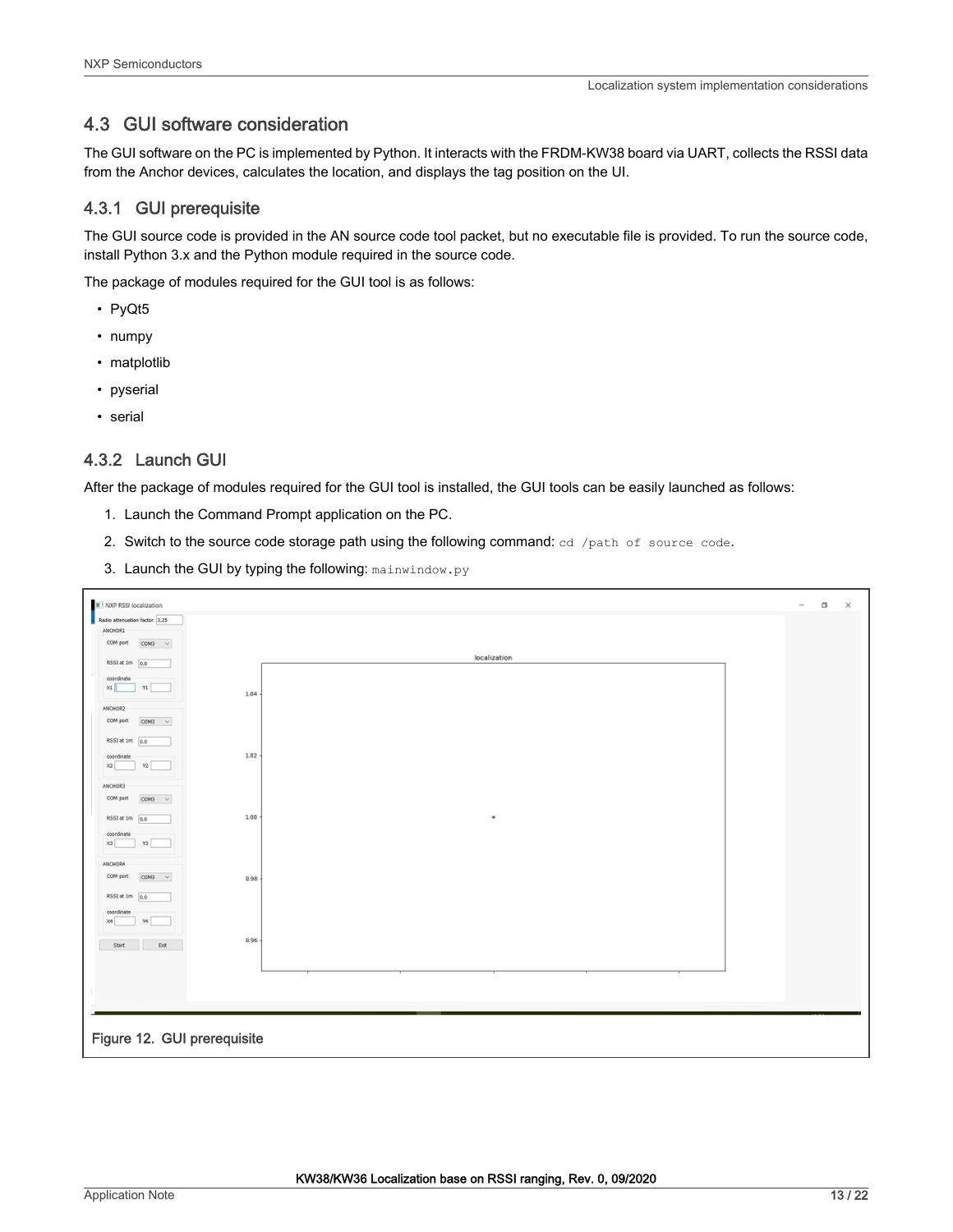# <span id="page-13-0"></span>4.4 Calibration

Due to the antenna sensitivity and environmental sensitivity of the RSSI and according to [this formula,](#page-1-0) the received RSSI value at 1 meter and the path loss exponent should be measured to calibrate the system.

- The "RSSI at 1 meter" should use mean filtering combined with Gaussian filtering of the RSSI measure at a 1-meter distance.
- The path loss exponent can be derived from the relationship between multiple measured RSSIs and the distance.

# 5 Setup and test result

# 5.1 Hardware setup

For the FRDM-KW38 board, do the following:

- Use the SMA connector instead of the printed "F" antenna (the RF path must be routed to the SMA connector).
- Connect the monopole antenna to the SMA connector.



#### Figure 13. KW38 FREEDOM board with monopole antenna

- Serial Com port settings:
	- 115200 baud rate
	- 8 data bits
	- No parity
	- One stop bit
	- No flow control

# 5.2 Test environment and software configuration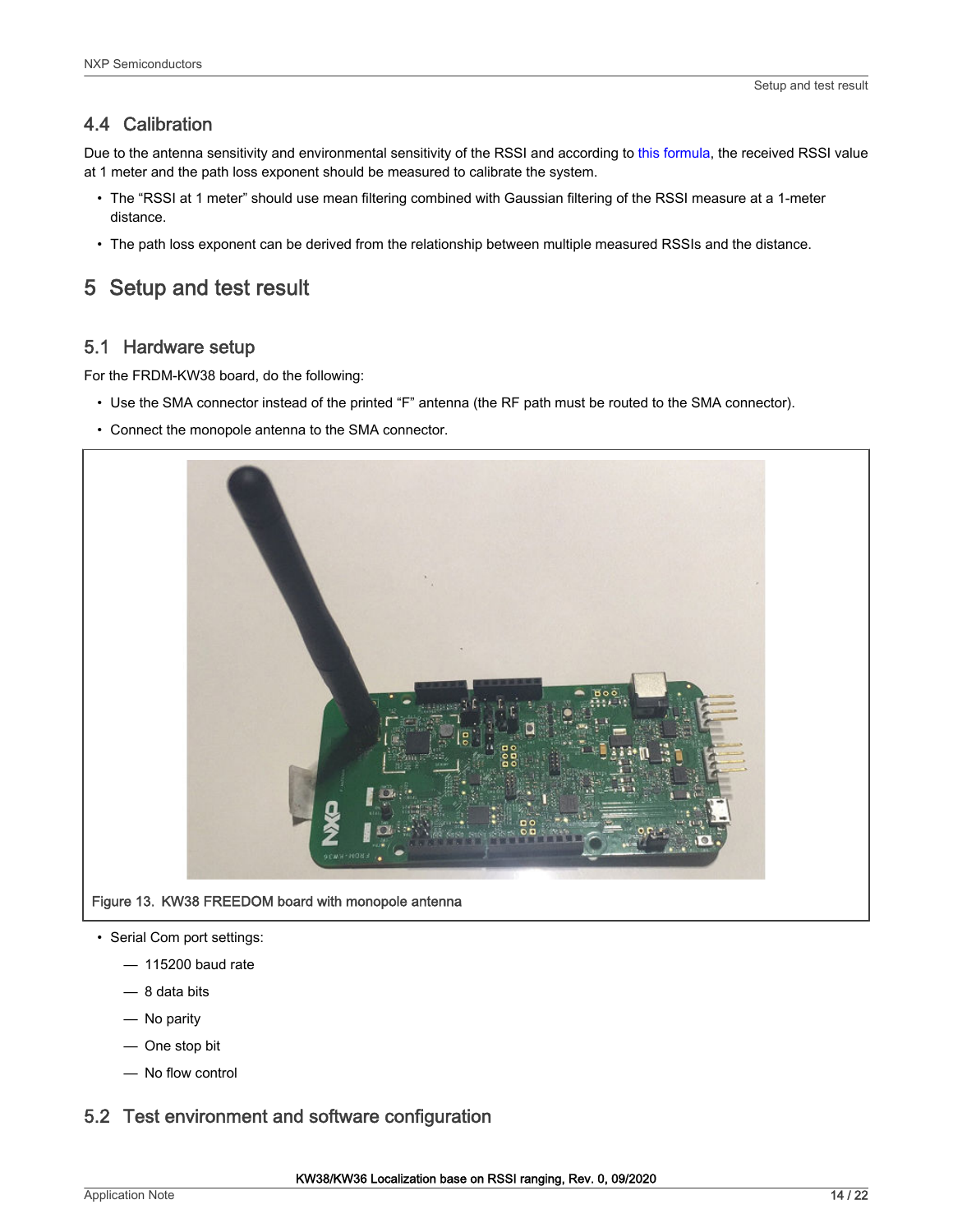# 5.2.1 In case of acquiring RSSI from advertising

Environment:

- Outdoors, the test surrounding is open.
- The influence of Bluetooth LE or WIFI or any 2.4-GHz signal is almost negligible.
- Fixed position.

Advertising parameter:

- Test only the single-channel advertising.
- The peripheral device send advertising has an advertising interval of 30 ms, that means about 30 advertising packets per second.
- In the *app\_preinclude.n* file, set TEST\_FOR\_RSSI\_ADV to 1 and disable TEST\_FOR\_RSSI\_CON.

#### 5.2.2 In case of acquiring RSSI from connection

Environment:

- Outdoors, the test surrounding is open.
- The influence of Bluetooth LE or WIFI or any 2.4-GHz signal is almost negligible.
- Fixed position.

Connection parameter:

- All channels of connection are tested.
- The connection interval is 20 ms, the Supervision is 300 ms.
- In the app\_preinclude.n file, set TEST\_FOR\_RSSI\_CON to 1 and disable TEST\_FOR\_RSSI\_ADV. Set gTestSlave to 1 when downloading the Anchor firmware and set gTestSlave to 0 when downloading the Tag firmware.

# 5.3 Test procedure

- 1. Place the three Anchor boards in a fixed position in advance and record the relative coordinates of each Anchor.
- 2. Connect Anchor boards to a personal computer.
- 3. Use a 5-V mobile power supply for the Tag board.
- 4. Launch the GUI tool and enter the Anchor parameter (such as the COM port, RSSI value received on one meter, and Anchor's coordinate).
- 5. Click the start button to start the test. The tag dots are displayed in the base diagram after the tool calculates the tag coordinates.
- 6. For Advertising, press SW3 once to switch the Tag board to the peripheral role and press SW2 on the Tag board to start advertising.
- 7. For Connection, press SW2 once on the Tag board to start the connection with the Anchor board.

# 5.4 Test result

In this test, three Anchors are placed at three different coordinates. The Anchor1 coordinate is the origin (the coordinate ratio is 1:1 millimeter), the Anchor2 coordinate is (0:2000), and the Anchor3 coordinate is (-2000:0). The legend in the figure is as follows:

- The red triangle is the Anchor.
- The green star is the Tag's coordinate point calculated by the RSSI.
- The blue circle is the Tag's physical location.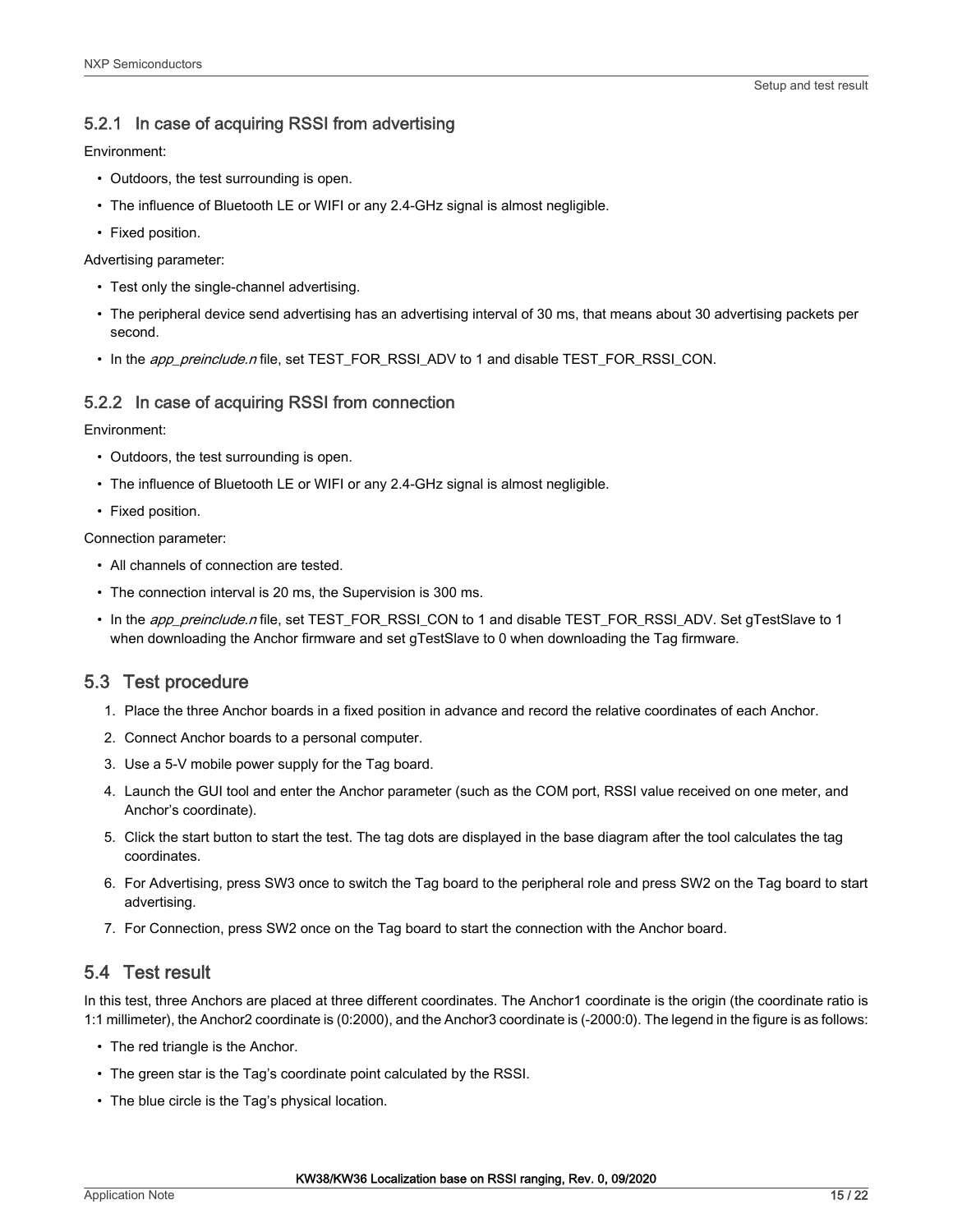# 5.4.1 Advertising test 1-1



The Tag is 1 meter away from Anchor1, the tag physical coordinate is in (710, 710).

#### Table 1. Test 1-1 data

|             | Anchor1 | Anchor2 | Anchor3 | coordinate   |          |
|-------------|---------|---------|---------|--------------|----------|
|             |         |         |         | $\mathbf{x}$ | y        |
| Distance(m) | 0.912   | 1.0965  | 1.3183  | $-773.457$   | 907.3579 |
|             | 0.912   | 1.2023  | 1.2023  | $-846.555$   | 846.5547 |
|             | 0.912   | 1.2023  | 1.2023  | $-846.555$   | 846.5547 |
|             | 0.912   | 1.2023  | 1.0965  | $-907.358$   | 846.5547 |
|             | 0.912   | 1.2023  | 1.0965  | $-907.358$   | 846.5547 |
|             | 0.912   | 1.2023  | 1.2023  | $-846.555$   | 846.5547 |
|             | 0.912   | 1.0965  | 1.2023  | $-846.555$   | 907.3579 |
|             | 0.912   | 1.0965  | 1.2023  | $-846.555$   | 907.3579 |
|             | 0.912   | 1.2023  | 1.0965  | $-907.358$   | 846.5547 |
|             | 0.912   | 1.0965  | 1.0965  | $-907.358$   | 907.3579 |
|             | 0.912   | 1.2023  | 1.0965  | $-907.358$   | 846.5547 |
|             | 0.912   | 1.2023  | 1.0965  | $-907.358$   | 846.5547 |
|             | 0.912   | 1.2023  | 1.3183  | $-773.457$   | 846.5547 |

Table continues on the next page...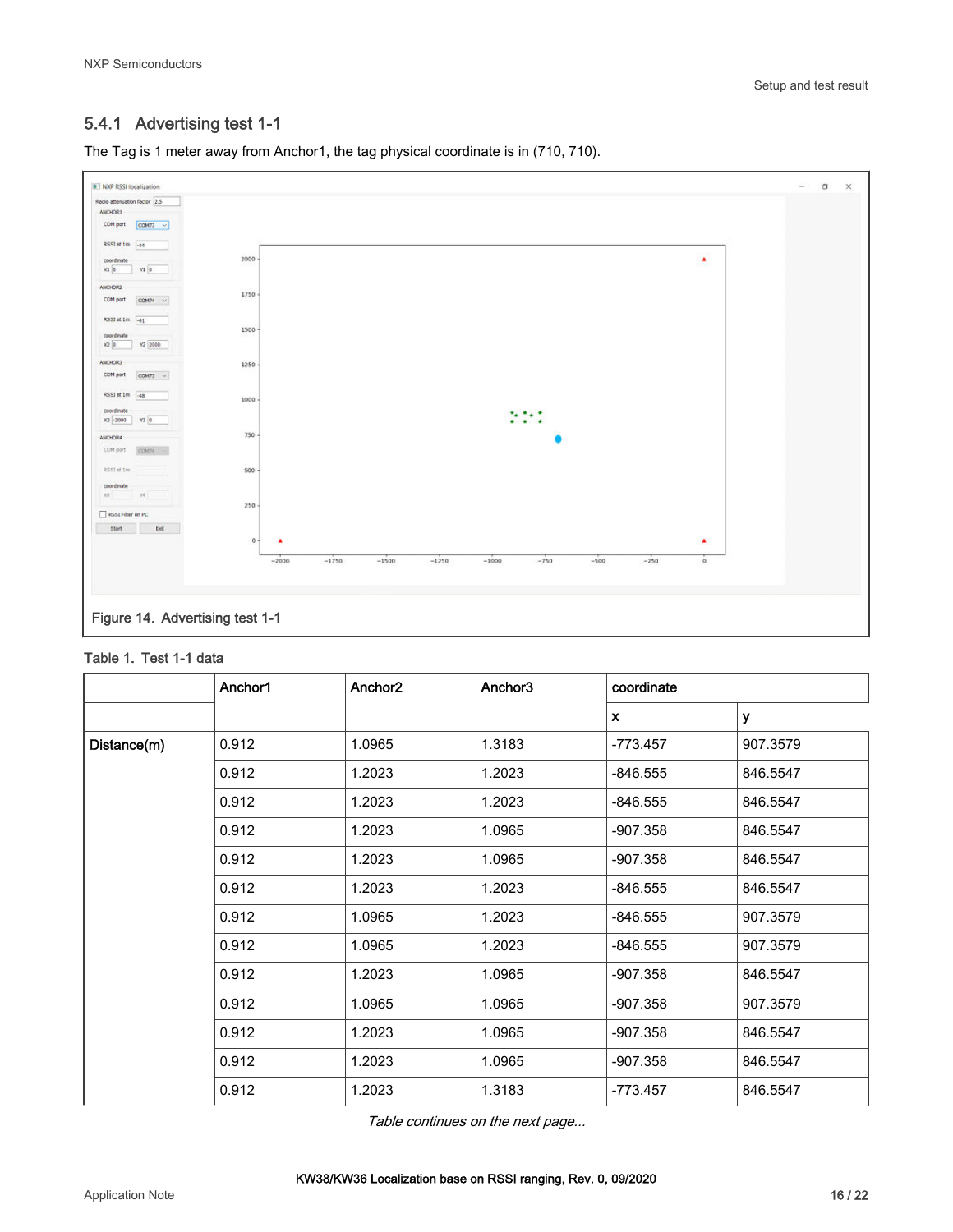| 0.912 | 1.0965 | 1.3183 | $-773.457$ | 907.3579 |
|-------|--------|--------|------------|----------|
| 0.912 | 1.0965 | 1.2023 | $-846.555$ | 907.3579 |
| 0.912 | 1.0965 | 1.3183 | $-773.457$ | 907.3579 |
| 0.912 | 1.0965 | 1.2023 | $-846.555$ | 907.3579 |
| 0.912 | 1.2023 | 1.3183 | $-773.457$ | 846.5547 |
| 0.912 | 1.0965 | 1.3183 | $-773.457$ | 907.3579 |
| 0.912 | 1.0965 | 1.2023 | -846.555   | 907.3579 |
| 0.912 | 1.2023 | 1.2023 | $-846.555$ | 846.5547 |
| 0.912 | 1.0965 | 1.2023 | -846.555   | 907.3579 |
| 0.912 | 1.2023 | 1.0965 | -907.358   | 846.5547 |
| 0.912 | 1.0965 | 1.3183 | $-773.457$ | 907.3579 |
| 0.912 | 1.0965 | 1.2023 | $-846.555$ | 907.3579 |
| 0.912 | 1.0965 | 1.2023 | -846.555   | 907.3579 |
| 0.912 | 1.0965 | 1.2023 | $-846.555$ | 907.3579 |
|       | 1.2023 | 1.2023 | -888.619   | 888.6187 |
| 0.912 | 1.2023 | 1.3183 | -773.457   | 846.5547 |
| 1     | 1.2023 | 1.3183 | $-815.521$ | 888.6187 |
|       |        |        |            |          |

# 5.4.2 Advertising test 1-2

The Tag is 2 meters away from Anchor1, the tag physical coordinate is in (1750, 1000).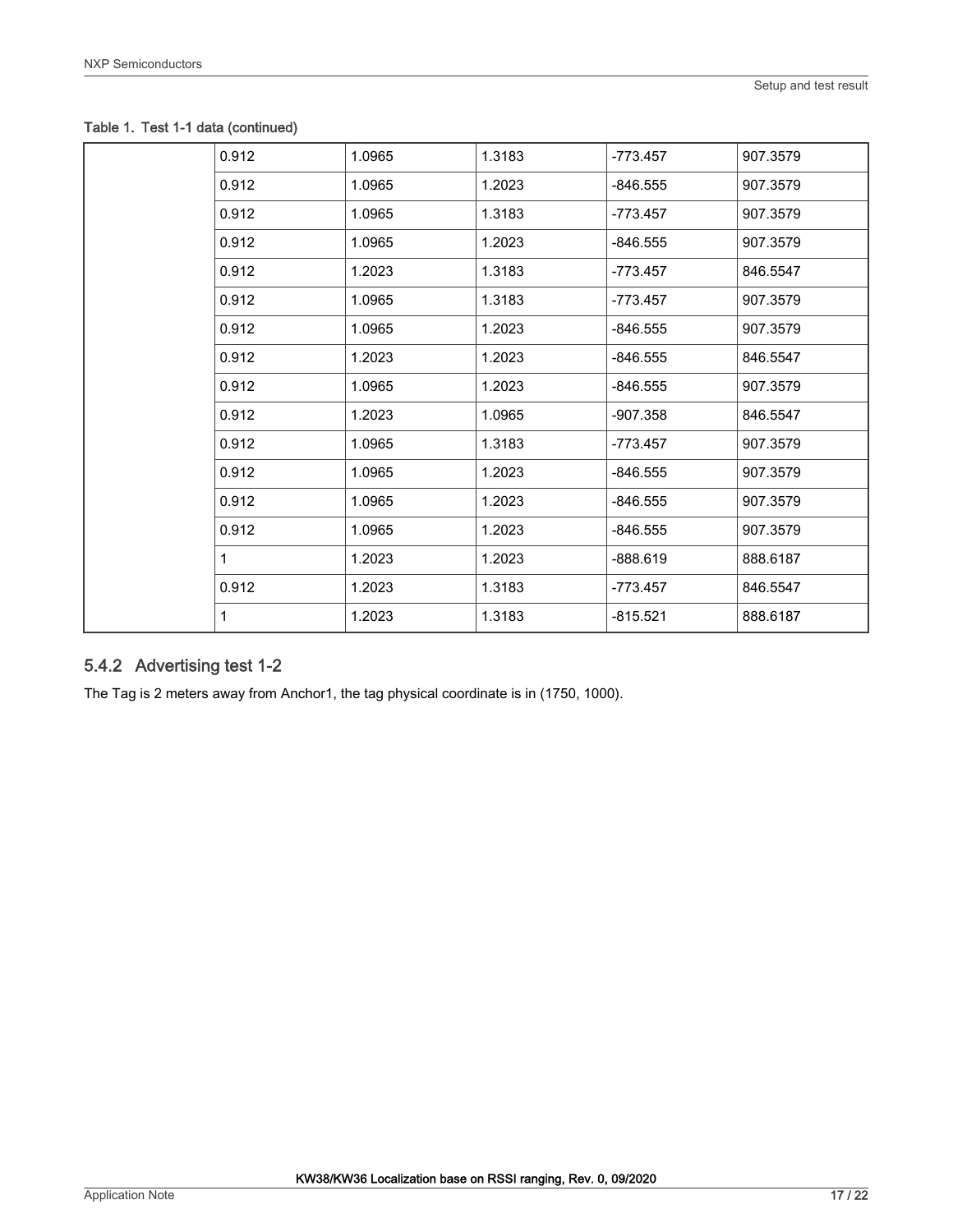

#### Table 2. Test 1-2 data

|             | Anchor1 | Anchor2 | Anchor3 | coordinate   |          |
|-------------|---------|---------|---------|--------------|----------|
|             |         |         |         | $\mathbf{x}$ | У        |
| Distance(m) | 1.7378  | 2.2909  | 0.7586  | $-1611.12$   | 442.9315 |
|             | 1.9055  | 2.5119  | 0.7586  | $-1763.86$   | 330.3222 |
|             | 1.5849  | 2.0893  | 0.7586  | $-1484.11$   | 536.6834 |
|             | 1.5849  | 2.5119  | 0.7586  | $-1484.11$   | 50.5666  |
|             | 1.7378  | 2.2909  | 0.8318  | $-1582.01$   | 442.9315 |
|             | 1.7378  | 2.2909  | 0.7586  | $-1611.12$   | 442.9315 |
|             | 1.9055  | 2.2909  | 0.7586  | $-1763.86$   | 595.6769 |
|             | 1.9055  | 2.5119  | 0.7586  | $-1763.86$   | 330.3222 |
|             | 1.9055  | 2.5119  | 0.7586  | $-1763.86$   | 330.3222 |
|             | 1.7378  | 2.5119  | 0.6918  | $-1635.34$   | 177.5768 |
|             | 1.7378  | 2.2909  | 0.7586  | $-1611.12$   | 442.9315 |
|             | 1.7378  | 2.2909  | 0.7586  | $-1611.12$   | 442.9315 |
|             | 1.7378  | 2.2909  | 0.8318  | $-1582.01$   | 442.9315 |
|             | 1.7378  | 2.5119  | 0.8318  | $-1582.01$   | 177.5768 |
|             | 1.5849  | 2.2909  | 0.7586  | $-1484.11$   | 315.9213 |

Table continues on the next page...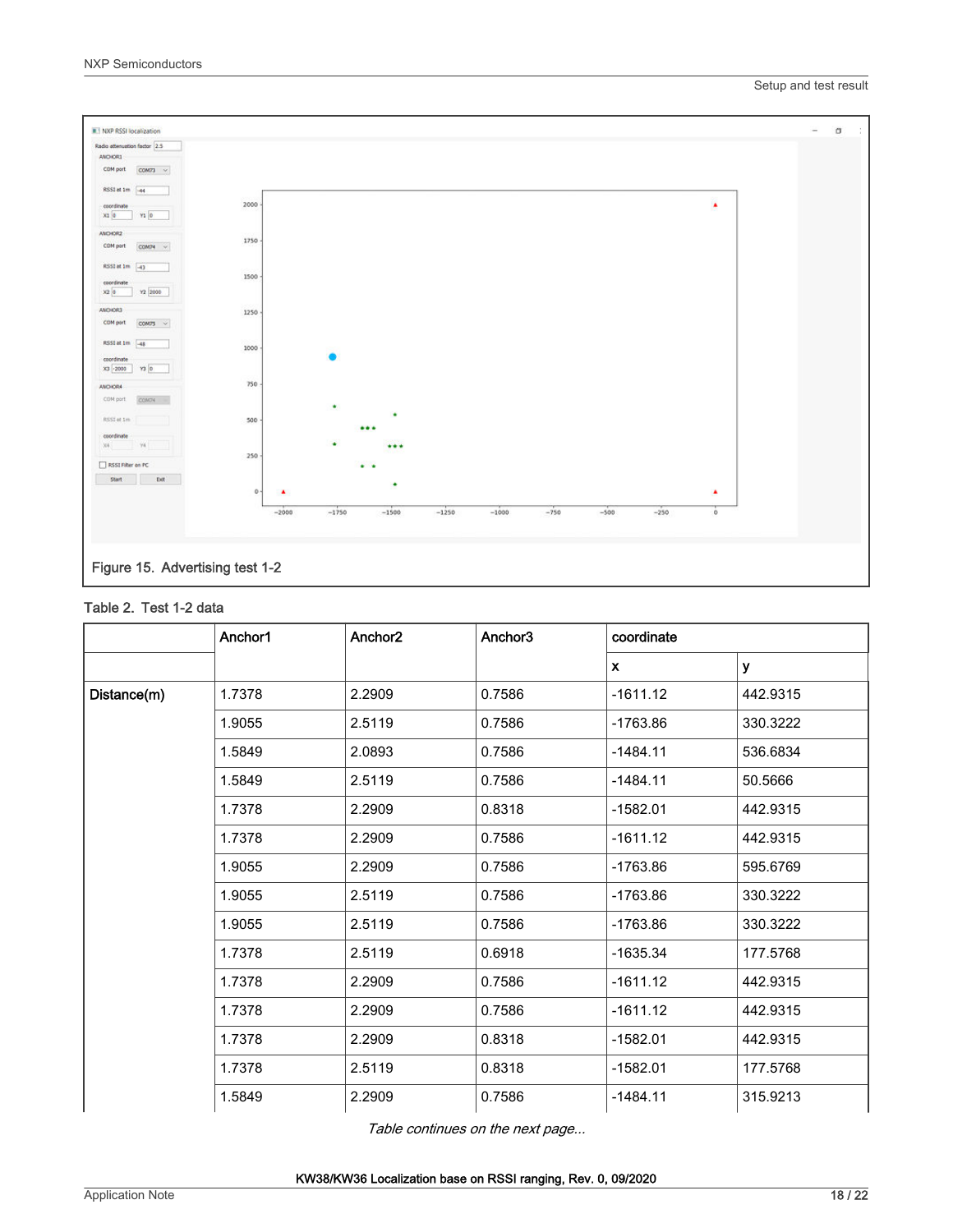Table 2. Test 1-2 data (continued)

| 1.5849 | 2.2909 | 0.8318 | $-1484.11$ | 315.9213 |
|--------|--------|--------|------------|----------|
| 1.7378 | 2.2909 | 0.7586 | $-1611.12$ | 442.9315 |
| 1.5849 | 2.2909 | 0.7586 | $-1484.11$ | 315.9213 |
| 1.5849 | 2.2909 | 0.7586 | $-1484.11$ | 315.9213 |
| 1.5849 | 2.5119 | 0.7586 | $-1484.11$ | 50.5666  |
| 1.7378 | 2.2909 | 0.6918 | $-1635.34$ | 442.9315 |
| 1.5849 | 2.2909 | 0.7586 | $-1611.12$ | 442.9315 |
| 1.7378 | 2.2909 | 0.6918 | $-1635.34$ | 442.9315 |
| 1.7378 | 2.2909 | 0.7586 | $-1611.12$ | 442.9315 |
| 1.7378 | 2.2909 | 0.6918 | $-1635.34$ | 442.9315 |
| 1.7378 | 2.2909 | 0.7586 | $-1611.12$ | 442.9315 |
| 1.7378 | 2.2909 | 0.7586 | $-1611.12$ | 442.9315 |
| 1.7378 | 2.2909 | 0.6918 | $-1635.34$ | 442.9315 |
| 1.7378 | 2.2909 | 0.7586 | $-1611.12$ | 442.9315 |
| 1.5849 | 2.2909 | 0.6918 | $-1508.33$ | 315.9213 |
| 1.7378 | 2.2909 | 0.6918 | $-1635.34$ | 442.9315 |
| 1.5849 | 2.2909 | 0.7586 | $-1484.11$ | 315.9213 |
| 1.7378 | 2.2909 | 0.7586 | $-1611.12$ | 442.9315 |
| 1.7378 | 2.2909 | 0.6918 | $-1635.34$ | 442.9315 |
| 1.7378 | 2.2909 | 0.6918 | $-1635.34$ | 442.9315 |
| 1.7378 | 2.2909 | 0.7586 | $-1611.12$ | 442.9315 |
| 1.7378 | 2.2909 | 0.7586 | $-1611.12$ | 442.9315 |

# 5.4.3 Advertising test 1-3

The Tag is 3 meters away from Anchor1, the tag physical coordinate is in (1750, 1000).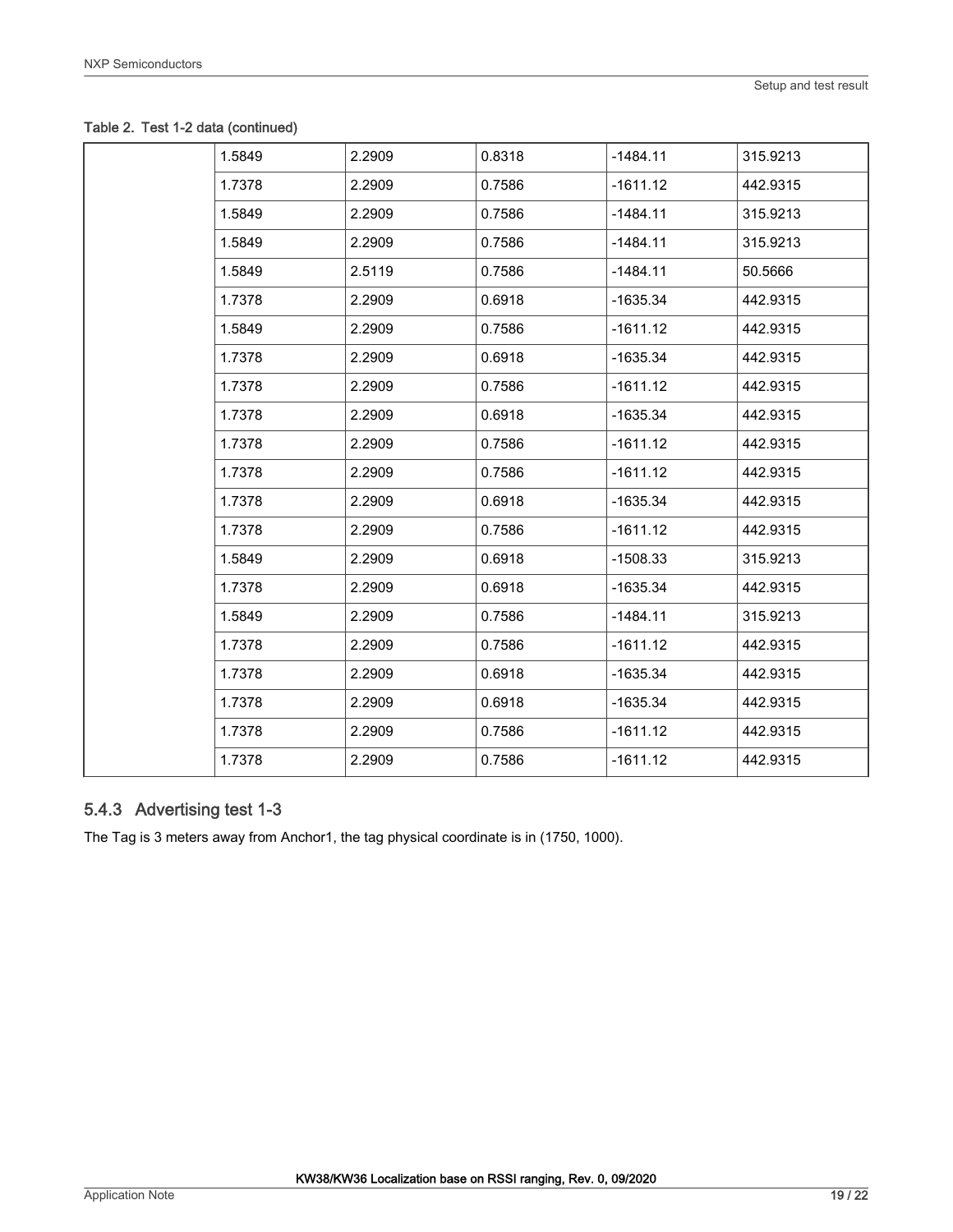

#### Table 3. Test 1-3 data

|             | Anchor1 | Anchor2 | Anchor3 | coordinate   |          |
|-------------|---------|---------|---------|--------------|----------|
|             |         |         |         | $\mathbf{x}$ | y        |
| Distance(m) | 2.5119  | 1.4454  | 1.7378  | $-1822.42$   | 2055.115 |
|             | 2.7542  | 1.3183  | 1.5849  | $-2268.43$   | 2461.926 |
|             | 2.2909  | 1.3183  | 1.7378  | $-1557.07$   | 1877.577 |
|             | 2.5119  | 1.3183  | 1.7378  | $-1822.42$   | 2142.932 |
|             | 2.7542  | 1.4454  | 1.7378  | $-2141.42$   | 2374.109 |
|             | 2.7542  | 1.3183  | 1.7378  | $-2141.42$   | 2461.926 |
|             | 2.5119  | 1.4454  | 1.7378  | $-1822.42$   | 2055.115 |
|             | 2.7542  | 1.4454  | 1.7378  | $-2141.42$   | 2374.109 |
|             | 2.7542  | 1.3183  | 1.7378  | $-2141.42$   | 2461.926 |
|             | 3.02    | 1.4454  | 1.7378  | $-2525.11$   | 2757.805 |
|             | 2.5119  | 1.3183  | 1.5849  | $-1822.42$   | 2142.932 |
|             | 2.5119  | 1.4454  | 1.7378  | $-1822.42$   | 2055.115 |
|             | 2.5119  | 1.4454  | 1.7378  | $-1822.42$   | 2055.115 |
|             | 2.5119  | 1.4454  | 1.7378  | $-1822.42$   | 2055.115 |
|             | 2.7542  | 1.3183  | 1.7378  | $-2141.42$   | 2461.926 |

Table continues on the next page...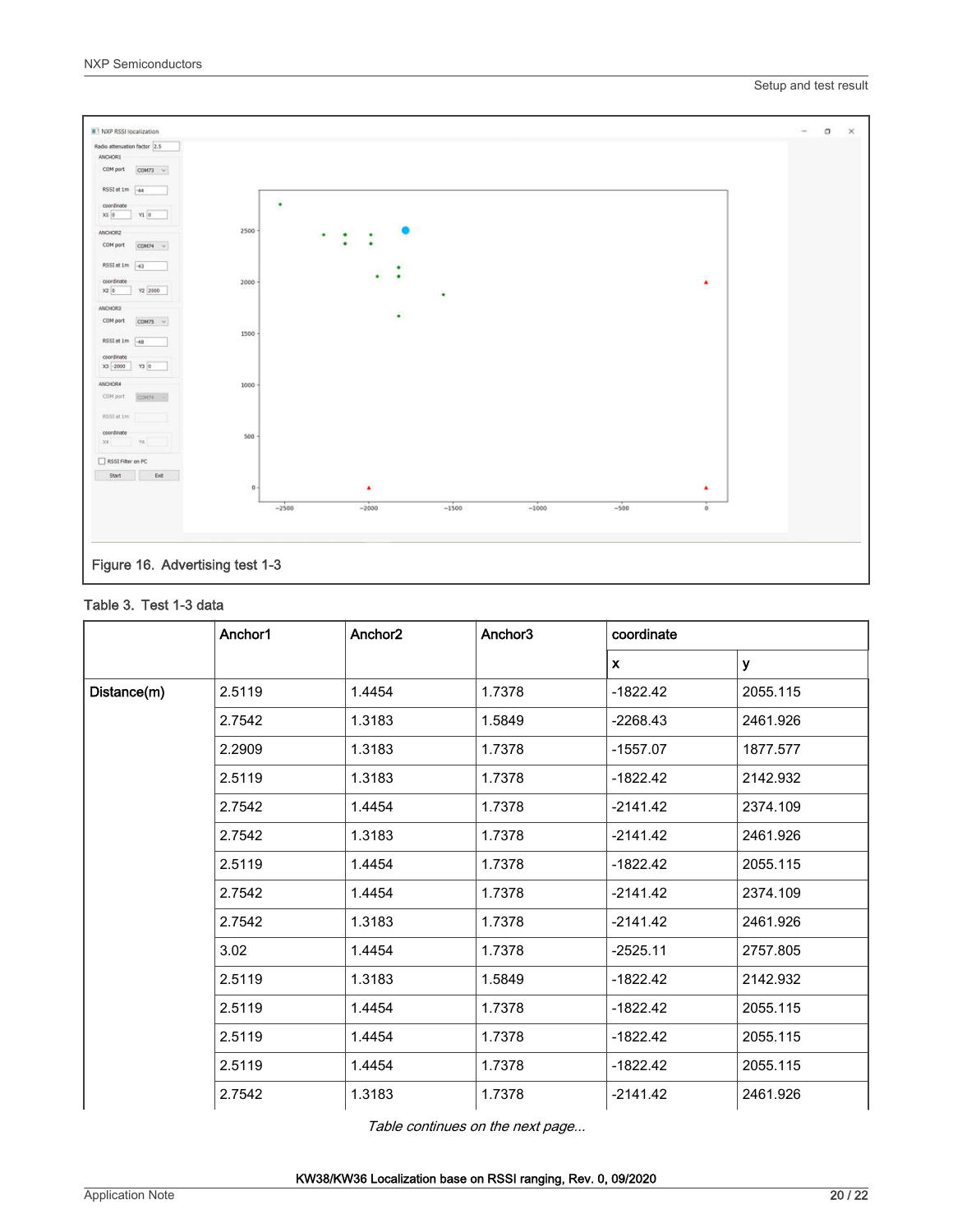| 2.7542 | 1.4454 | 1.7378 | $-2141.42$ | 2374.109 |
|--------|--------|--------|------------|----------|
| 2.5119 | 1.3183 | 1.7378 | $-1822.42$ | 2142.932 |
| 2.5119 | 1.3183 | 1.7378 | $-1822.42$ | 2142.932 |
| 2.7542 | 1.3183 | 1.7378 | $-2141.42$ | 2461.926 |
| 2.7542 | 1.3183 | 1.7378 | $-2141.42$ | 2461.926 |
| 2.7542 | 1.4454 | 1.7378 | $-2141.42$ | 2374.109 |
| 2.7542 | 1.9055 | 1.7378 | $-1822.42$ | 1669.678 |
| 2.5119 | 1.3183 | 1.7378 | $-2141.42$ | 2461.926 |
| 2.7542 | 1.3183 | 1.9055 | $-2141.42$ | 2461.926 |
| 2.7542 | 1.4454 | 1.9055 | -1988.67   | 2374.109 |
| 2.7542 | 1.4454 | 1.7378 | $-1988.67$ | 2374.109 |
| 2.7542 | 1.4454 | 1.9055 | $-1988.67$ | 2374.109 |
| 2.5119 | 1.4454 | 1.7378 | -1822.42   | 2055.115 |
| 2.7542 | 1.3183 | 1.9055 | -1988.67   | 2461.926 |

#### <span id="page-20-0"></span>Table 3. Test 1-3 data (continued)

# 6 Conclusion

In this application note, a simple three-point localization based on the Bluetooth LE RSSI ranging is implemented. The test results show that the accuracy is relatively high when the Tag node is close to the Anchor, but the accuracy decreases when the distance increases. This feature can be used in some applications. For example, when the distance is long (when the RSSI value is low), it can be used to identify the Tag entering the location region. When the distance is short (when the RSSI value is high), it can be used for localization. This can be realized by the KW38 MCU feasibly and effectively.